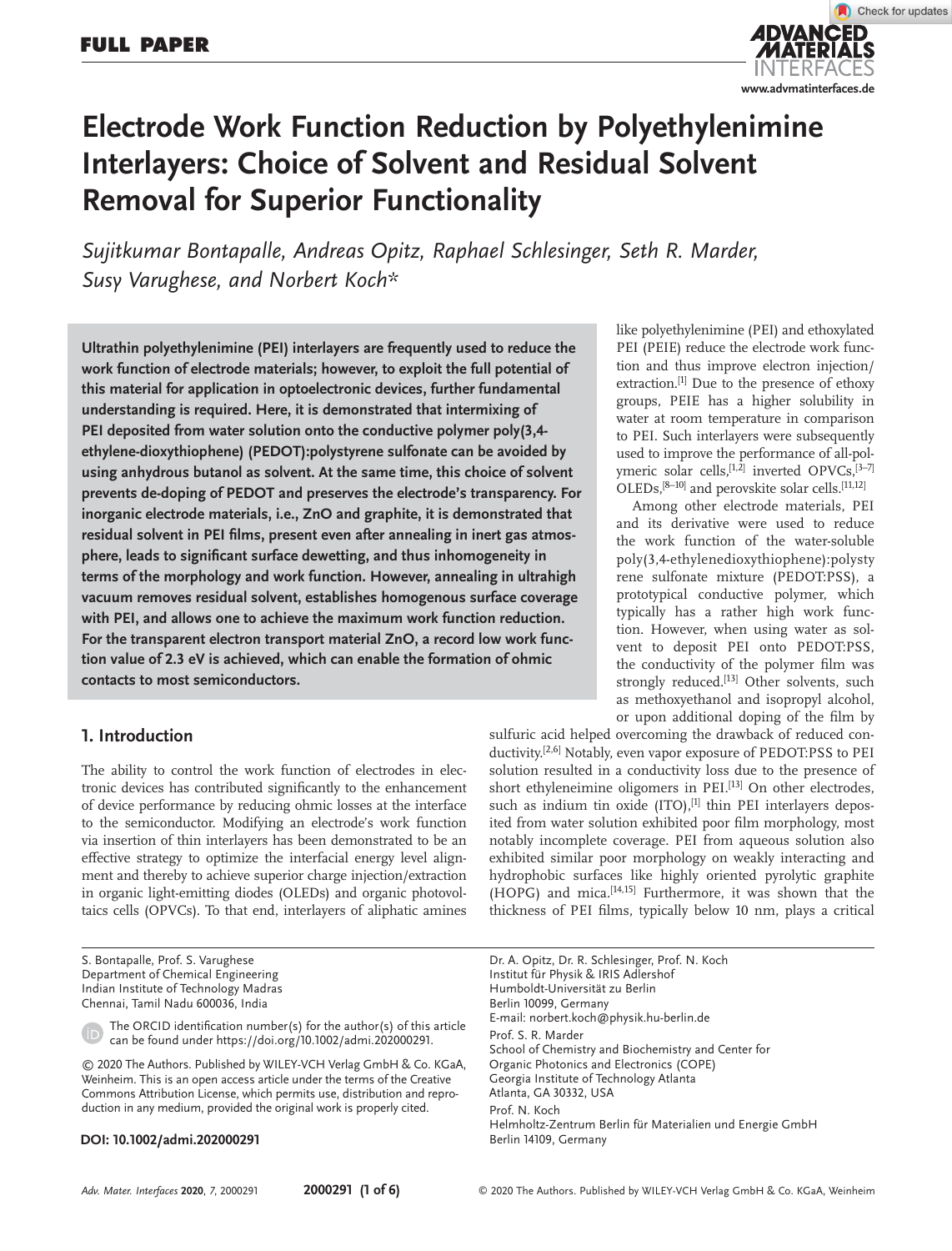

**www.advmatinterfaces.de**

role for device performance, and should thus be controlled precisely.[16] Hence, it is important to have an interlayer that appropriately modifies the work function without detrimentally changing the underlying electrode properties like bulk conductivity and morphology, yet yielding continuous, thin and smooth films to enable an optimized overall device performance.

This study investigates the morphology and the electronic properties of PEI treatment on different electrode materials, which range from the conductive polymer mixture PEDOT:PSS over zinc oxide (ZnO) as low work function metal oxide to HOPG as inert and hydrophobic material. Two different solvents were used to apply the PEI treatment. Water  $(H<sub>2</sub>O)$  has a reasonable dissolving power for PEI at elevated temperature and butanol even at room temperature. The morphology was altered after treatment by annealing under ultrahigh vacuum conditions. We analyzed the morphology and the electronic properties in dependence on the applied solvent and the annealing procedure.

## **2. Results**

### **2.1. PEI on PEDOT:PSS**

As PEDOT:PSS is processed from water-based solution, using water as solvent for subsequently deposited PEI-H<sub>2</sub>O may not be ideal. Anhydrous butanol (BuOH) was thus used in addition, processed under inert glovebox atmosphere PEI-BuOH. Due to the low solubility of PEI in  $H_2O$  at room temperature, the PEI solution was spin coated at slightly elevated temperature (yet below 80 °C, the temperature of the solution during stirring).

**Figure 1**a shows the surface morphology of a bare PEDOT:PSS film and those with PEI spin coated on top, from BuOH and  $H_2O$ . Whereas the surface roughness of bare and PEI-BuOH-treated PEDOT:PSS films (RMS  $\approx$  2 nm) is comparable, the roughness is significantly increased for the PEI-H<sub>2</sub>O-treated PEDOT:PSS film (RMS  $\approx$  6 nm). The optical absorption of the samples is shown in Figure 1b. The bare PEDOT:PSS films exhibit the typical broad absorption feature above 1140 nm, which is related to the absorption of positively charged PEDOT chains.<sup>[17]</sup> The weak absorption peak around 600 nm arises from the absorption of neutral PEDOT segments. Upon PEI-BuOH treatment, only minor changes of the absorption are observed. In contrast, the treatment

of PEDOT:PSS film with water-based PEI solution reduces strongly the absorption of the charged PEDOT and the absorption peak from neutral segments is increased.<sup>[13]</sup> The decharging of PEDOT was reported to be accompanied by the formation of protonated amine groups of PEI.<sup>[1,13]</sup> Absorption features of PSS and PEI are absent in the examined spectra range.

To assess the work function of the samples, the secondary electron cutoff (SECO) was measured with photoelectron spectroscopy spectra displayed in **Figure 2**a. The bare PEDOT:PSS film has a work function of 4.9 eV, the PEI-treated samples exhibit a reduced work function of 4.0–4.1 eV. Apparently, the work function of PEI/ PEDOT:PSS seems to be independent on the choice of solvent, despite the notable differences in morphology and absorption.

The spectra taken for the nitrogen 1s core level are shown in Figure 2b. A PEI-BuOH-treated PEDOT:PSS film shows two distinct peaks. The peak at lower binding energy is related to N atoms in neutral amine groups, whereas the higher binding energy one belongs to protonated amine groups.<sup>[1]</sup> The measured spectra for PEI-BuOH treatment are comparable to the spectra of PEI on PEDOT:PSS prepared with low pH values, as found in literature.<sup>[1]</sup> The appearance of the high binding energy peak after PEI-H<sub>2</sub>O treatment is rather broad and unspecific, as observed before for PEI:PSS mixtures.[18]

By treating the PEDOT:PSS film with PEI from solution, protonation of amine groups in the PEI was reported. For PEI-BuOH treatment, this is more directly detected at the surface in our N 1s spectra. Together with the minor changes in optical absorption, we conclude on the presence of PEI only at the very surface of PEDOT:PSS when deposited from BuOH solution. The strong change in absorption when PEI is applied from  $H_2O$ solution strongly indicates its diffusion deep into the PEDOT:PSS film. The ionic polymers are then PEI and PSS and decharging of PEDOT takes place. This results in the reduced conductivity as was observed for PEI-H<sub>2</sub>O-treated PEDOT:PSS films in literature.<sup>[13]</sup> The PEI-BuOH treatment gives a similar work function reduction as the  $PEI-H<sub>2</sub>O$  treatment, but affects only the surface of the conductive polymer film. A modified surface arrangement of the PEDOT:PSS polymer chains from coiled to more linear was observed upon treatment with alcohols including BuOH, which might be related to the lower dielectric constant of BuOH compared to  $H_2O$ .<sup>[19,20]</sup> This surface-limited interaction of the solvent with the PEDOT:PSS film would also restrict the charge exchange



**Figure 1.** Scanning force micrographs a) and optical absorption spectra b) for a bare PEDOT:PSS film, and PEDOT:PSS films after spin coating of PEI from BuOH (PEI-BuOH) and H<sub>2</sub>O (PEI-H<sub>2</sub>O) solution. The scan size of the images is 3  $\times$  3  $\mu$ m<sup>2</sup>.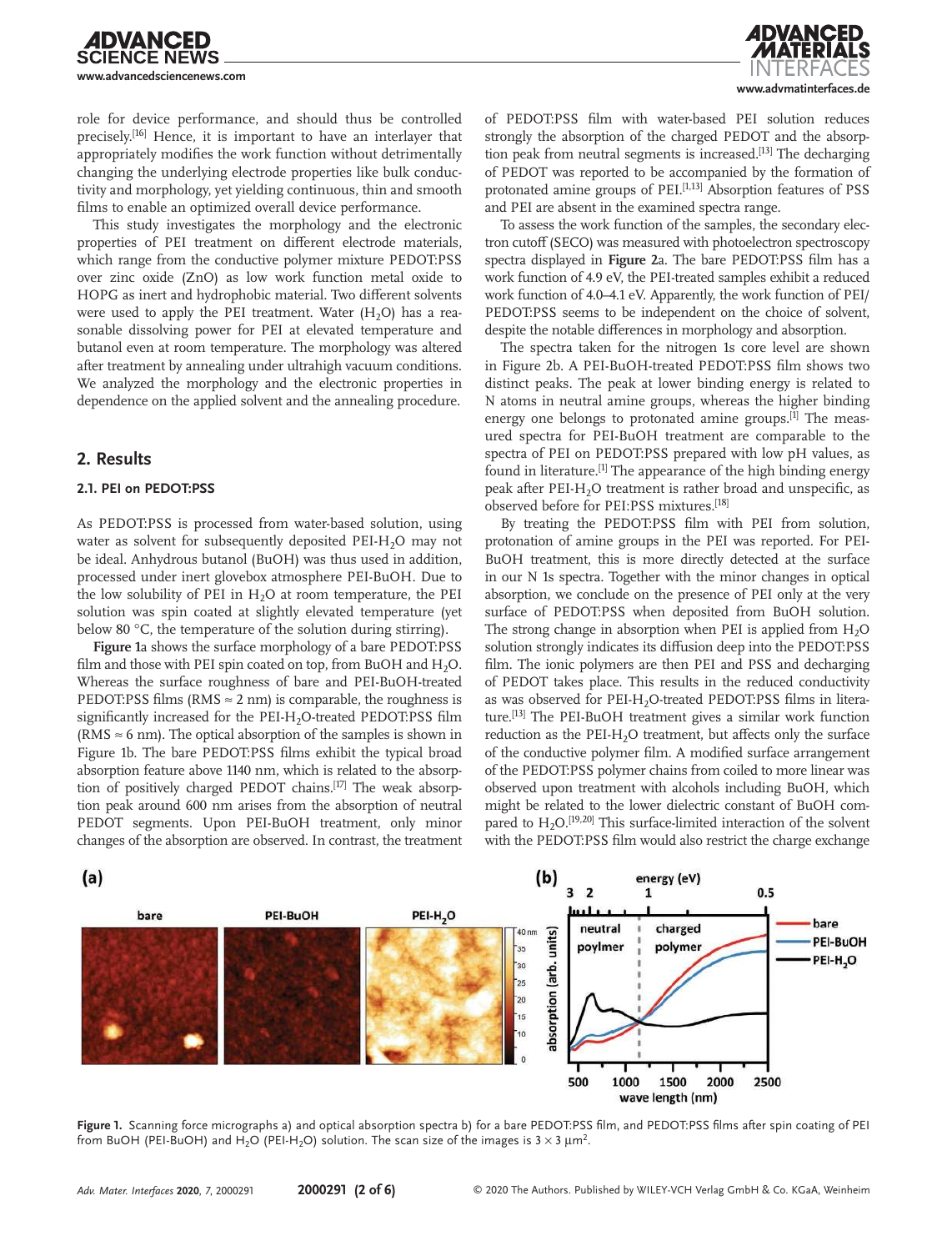**NCE NEWS www.advancedsciencenews.com**

DVANCED





**Figure 2.** a) SECO spectra to determine the work function for bare PEDOT:PSS, and PEDOT:PSS after spin coating of PEI from BuOH (PEI-BuOH) and H<sub>2</sub>O (PEI-H<sub>2</sub>O). b) N 1s core level spectra for PEDOT:PSS films after PEI-BuOH and PEI-H<sub>2</sub>O treatment.

between PEDOT and PEI to near-surface region. With this, the bulk conductivity should remain unchanged, which is certainly an advantage of PEI-BuOH treatment over PEI-H<sub>2</sub>O treatment.

#### **2.2. PEI on ZnO and HOPG**

In contrast to PEDOT:PSS, no penetration of solution-deposited PEI into ZnO and HOPG is expected. ZnO is often used as solution-processible and transparent electron injecting electrode,[21] and HOPG is a model system for the transparent and highly conductive graphene.<sup>[22,23]</sup>

The as-prepared PEI films are very inhomogenous as seen from the respective height and phase images shown in **Figure 3**. Both PEI-H<sub>2</sub>O and PEI-BuOH give rough PEI films and a clear material contrast is detected from phase images, suggesting incomplete surface coverage. PEI-BuOH-treated ZnO shows surface height modulation on the µm-scale, probably due to aggregation of PEI, and comparably well-defined small clusters for PEI-H<sub>2</sub>O-treated ZnO. PEI forms large clusters with a height up to 150 nm on HOPG. Graphite is hydrophobic, which apparently prevents the surface from being wetted by PEI. This was observed before also for PEIE deposited from aqueous solution.<sup>[14]</sup> The better as-prepared PEI distribution on ZnO is due to the surface hydroxyls present on the metal oxide at room temperature.

After annealing at 150 °C in ultrahigh vacuum, the film corrugation is substantially reduced for ZnO, and the material contrast in the phase images vanishes, suggesting complete coverage with PEI. The film corrugation is also greatly decreased for PEI on HOPG. However, complete coverage is not achieved as indicated by the remaining phase contrast in the micrographs. Distinct differences between  $H_2O$  and BuOH as solvents for PEI are not observed after annealing.

The morphology change upon annealing in vacuum has a remarkable impact on the work function. The work function of bare ZnO and HOPG is 4.0 and 4.5 eV, respectively, as shown in **Figure 4**a from SECO measurements. These values are reduced to 3.1–3.4 eV upon deposition of PEI. After annealing at 150 °C in ultrahigh vacuum, the work function is further reduced to 2.3–2.7 eV. This work function evolution can be understood from the observed morphology change. The work function of as-prepared PEI-coated ZnO and HOPG is in between the values of the bare substrates and the substantially more homogenous PEI films (after annealing). The work function of multicomponent surfaces is an average of the local work function values of the individual components.<sup>[24]</sup>

An eventual residual solvent content of the PEI films on ZnO was analyzed by an inspection of the oxygen 1s core level, depicted in Figure 4b. The bare ZnO substrate shows one asymmetric peak, with the surface hydroxyls giving rise to the asymmetry tail toward higher binding energy. The as-prepared  $PEI-H<sub>2</sub>O$  film on ZnO shows a distinct shoulder at higher binding energy, which can indeed be related to residual water.<sup>[25]</sup> This component is present with lower intensity also for the sample prepared from PEI-BuOH inside a glovebox. It may thus be derived from residual BuOH. The hygroscopic PEI can attract water also from the atmosphere inside the inert gas glovebox, which could also contribute to the peak. However, the solvent-related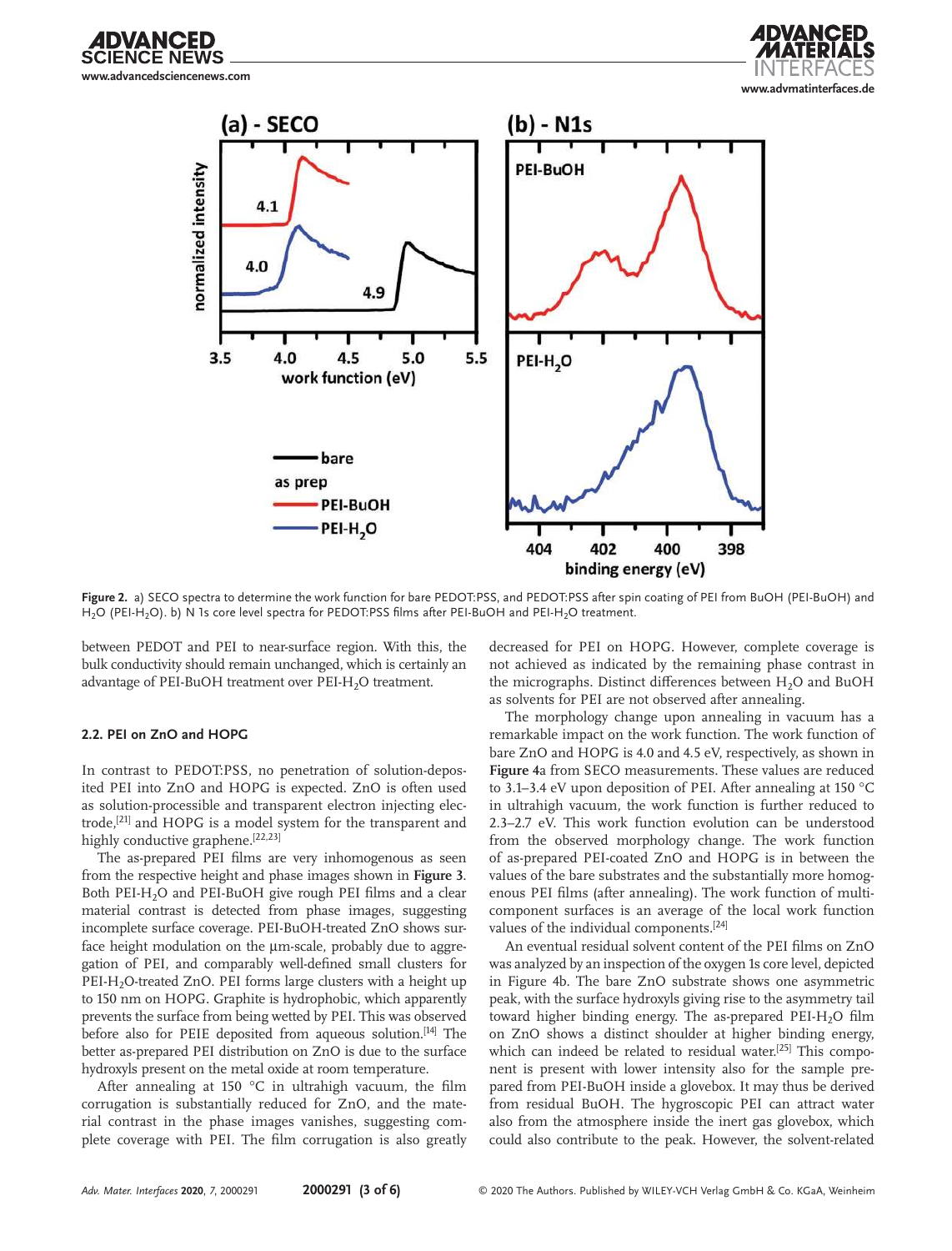**CE NEWS www.advancedsciencenews.com**

**DVANCED** 





Figure 3. Scanning force micrographs for PEI deposited on top of a) ZnO and b) HOPG from BuOH (PEI-BuOH) and H<sub>2</sub>O (PEI-H<sub>2</sub>O) solution, as prepared and after annealing. The surface morphology is shown in the left column (scan size  $7\times7$   $\mu$ m<sup>2</sup>), the corresponding phase contrast is in the right column. The numbers in the upper left corner of morphology images (left column) are the corresponding root-mean-square roughness values.

component of the O 1s spectra is completely gone after annealing at 150 °C in ultrahigh vacuum, for both solvents.

Note, the PEI films were annealed during the preparation process already at 140 °C in the inert gas glovebox (PEI-BuOH) or at ambient conditions (PEI-H<sub>2</sub>O) to remove residual solvent. However, only annealing of PEI films at 150 °C in ultrahigh vacuum removed solvent completely from the film. At the same time, this improved the surface coverage and film homogeneity, in hand with a significant further work function reduction. The improved coverage of PEI films on the substrate due to annealing in vacuum seems to be related to the removal of solvent. The presence of a low amount of solvent in the PEI film may result, due to low solubility and a delicate surface energy balance, to dewetting and aggregate formation of PEI. After annealing, residual solvent is gone and the system consists only of substrate and PEI, which improves the wettability and coverage. Both points, the removal of solvent from the PEI film and the improved film coverage, result in the lowest work function. The differences between  $H_2O$  and

BuOH as solvent for PEI are negligible for the nonpolymeric electrode materials.

**Figure 5** gives a compilation of the work function values of PEI films in dependence of the respective substrate work function. The work function of all substrates is reduced by spin coating the PEI from  $H<sub>2</sub>O$  and BuOH approximately by 0.93 eV. After annealing at 150 °C in ultrahigh vacuum, the work function is reduced further to about 1.65 eV below the substrate work function. The later reduction of the work function is related to the removal of solvent from the PEI films and an improved coverage with PEI. It is worth noting that the work function of PEI on inorganic substrates (ZnO and HOPG) and that of PEI-treated PEDOT:PSS films exhibit the same trend for the as-prepared case. Even if the details of film morphology are different for the applied solvents  $(H<sub>2</sub>O$  and BuOH), the achieved work function is independent of the choice of the solvent. Additionally, the work function for PEIE films is shown in Figure 5 as taken from ref. [1]. Whereas in the here presented study the work function change seems to be constant for each preparation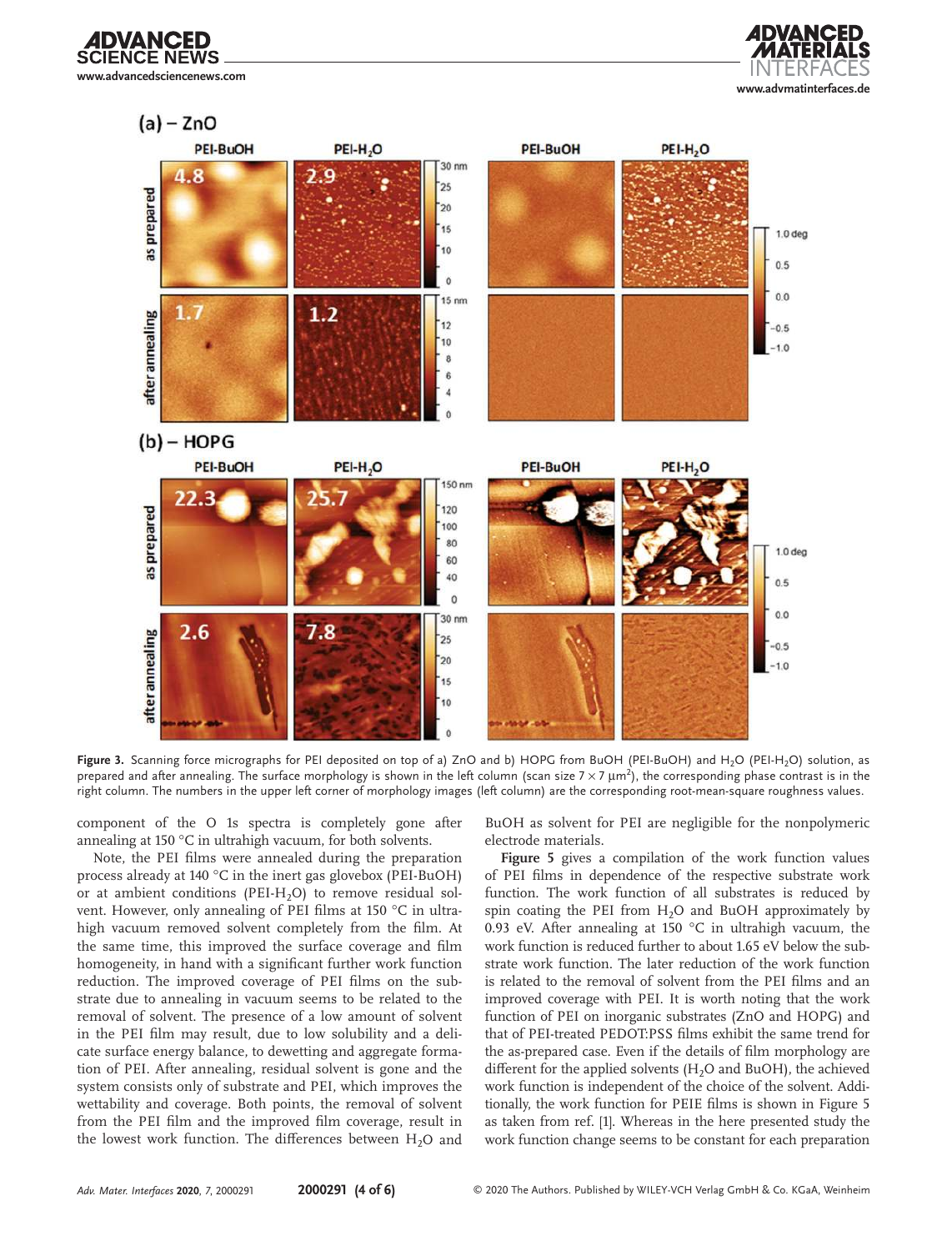





**Figure 4.** a) SECO spectra to determine the work function for bare ZnO and HOPG, and for PEI deposited on top from BuOH (PEI-BuOH) and H2O (PEI-H<sub>2</sub>O) solution, as prepared and after annealing. b) O 1s core level spectra of bare ZnO and after PEI deposition from BuOH (PEI-BuOH) and H<sub>2</sub>O (PEI-H<sub>2</sub>O) solution, as prepared and after annealing.

step, the final work function is similar for all samples given in the reference. This might be related also to residual solvent in PEIE. We also note that the work function achieved under non-UHV condition annealing (e.g., high vacuum, inert gas box) will depend on the residual water content of the atmosphere, as we observed a work function increase by up to 1 eV when exposing a UHV-annealed PEI/ZnO film to ≈10<sup>−</sup><sup>5</sup> mbar water vapor for a few minutes. Further studies could address differences between films of linear PEI and branched ethoxylated PEI, as well as the effect of solvent incorporation.



**Figure 5.** Compilation of measured work function values of PEI films in dependence on the work function of the respective bare substrate, for preparation from BuOH (PEI-BuOH) and  $H_2O$  (PEI-H<sub>2</sub>O) solution, and as prepared (blue data points) and after annealing (red data points). Additionally, the corresponding data for PEIE from ref. [1] are included (green data points).

## **3. Conclusion**

The influence of preparation conditions of PEI films to reduce the work function of electrode materials (PEDOT:PSS, ZnO and HOPG) was investigated. For the conductive polymer PEDOT:PSS, we find that PEI deposited from water solution leads to very significant diffusion of PEI into the PEDOT:PSS film and dedoping of PEDOT. In contrast, when PEI is deposited from butanol, negligible diffusion and dedoping occur, and a work function of ≈4 eV is achieved. On the inorganic electrode materials ZnO and HOPG, PEI deposited from either solvent leads to poor surface coverage with PEI due to dewetting. This found to be due to residual solvent in PEI films, present even after annealing in inert gas atmosphere. Only annealing in (ultrahigh) vacuum eliminates residual solvent, which significantly enhances PEI film homogeneity and results in very low work function values. The lowest achieved value here is 2.3 eV for PEI on ZnO after annealing in vacuum. Our results highlight the importance of—often unnoticed—residual solvent content in polymer films and the need for rigorous control of this parameter to optimize the resulting film properties for the demands in devices.

### **4. Experimental Section**

PEDOT:PSS (purchased from Ossila Inc. as PH1000) films were formed by spin coating on ITO-coated glass slides. Subsequently, the samples were annealed at 120 °C for 10 min to remove water. ZnO crystals (oxygen-terminated ZnO(000-1), purchased from CrysTec GmbH) were cleaned by annealing at 1100 °C for 4 h in a hot furnace in air. HOPG (purchased from Optigraph GmbH) was prepared by freshly cleaving the crystal using adhesive tape.

PEI was received from Sigma-Aldrich Chemie GmbH as linear polymer with a molecular weight of 5000 Da. To dissolve PEI in water (PEI-H<sub>2</sub>O),